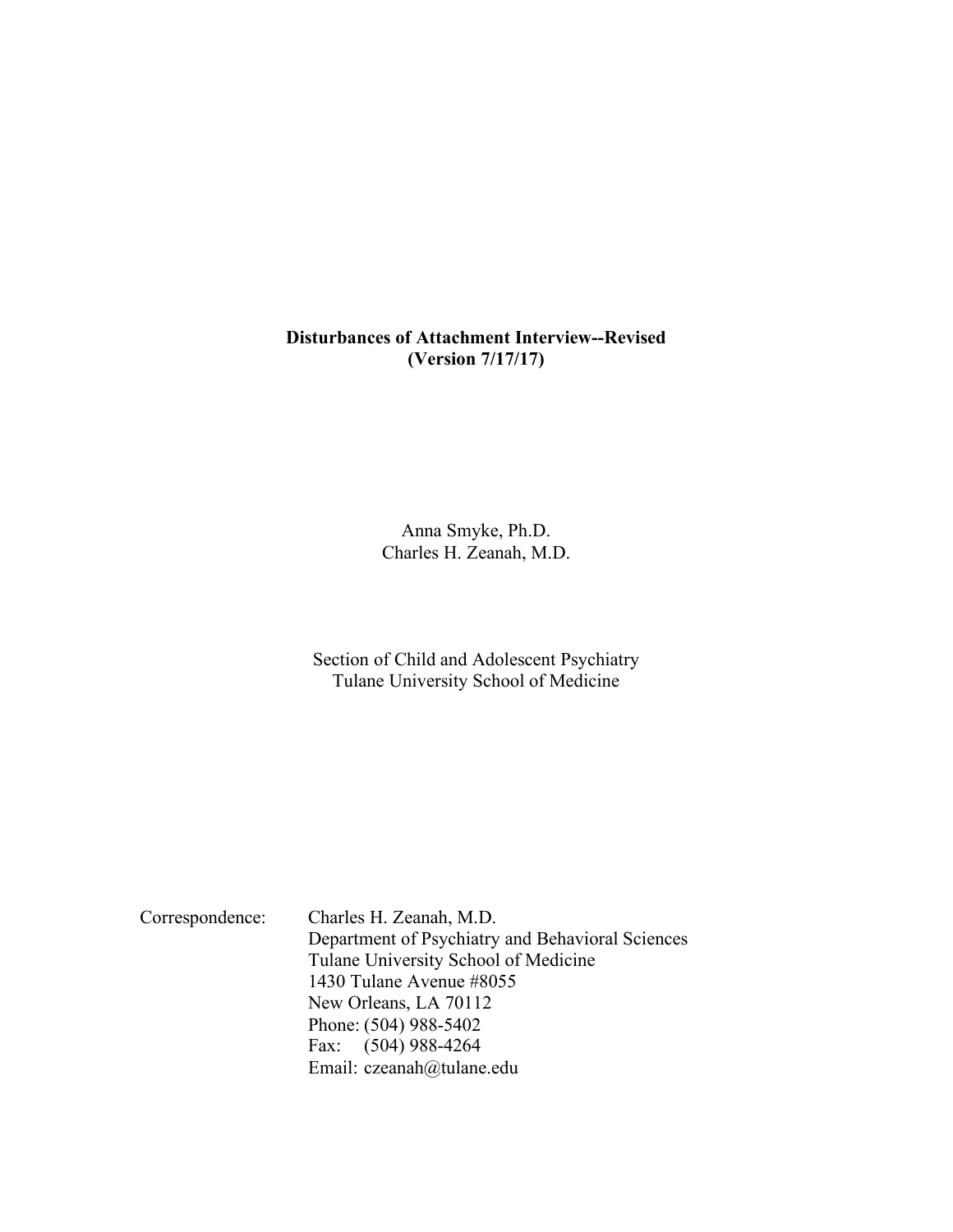### **Introduction**

This is a semi-structured interview designed to be administered by clinicians to caregivers who know the child and the child's behavior well. If possible, it should be administered to the child's primary caregiver. Specific probes are designed to elicit more information; they are not intended to be exhaustive. Clinicians should probe until they feel confident about how to rate each item. The scoring is completed at the close of the interview based upon responses provided. Familiarity with the behavioral phenotypes will be quite helpful in probing for sufficient data to complete the ratings.

To assess presence of attachment disturbances that were present but no longer are, the interview questions may be asked about when the child was first placed with the current caregiver, as well as now to get an assessment of now and when the child first came to be cared for by the interviewee.

The interview may be administered to young children between the (developmental) ages of 10 and 60 months.

### **Introduction to interviewee**

*We're talking with parents/caregivers about their children and some of the things they do, so we can understand children better. This interview takes about 20 minutes, sometimes a little more, sometimes a little less. Can you tell me how old [child] is?*

### **Part 1**

For each set of probes, select the rating that is the best match for the child's typical behavior. The probes are intended to be illustrative rather than comprehensive. The idea is to probe sufficiently so that the rating becomes clear.

1) *Does s/he have one or more special adult(s) that s/he prefers over others? Who is it? How does s/he show that s/he prefers that person(s)? Could you give me a specific example? Are there any other adults that are special, like this? Whom does s/he prefer most of all? We are trying to figure out whether or not s/he has a "go to" person when s/he really needs someone?*

- **0** Clearly differentiates among adults and demonstrates a preferred caregiver
- **1** Sometimes or somewhat indicates a preferred caregiver
- **2** Rarely or minimally demonstrates a preferred caregiver

N.B., Familiarity is not equivalent to preference

2) *When s/he falls down and hurts himself/herself what does s/he do? Does s/he sit where s/he is and wait for you or another caregiver to come to him/her, or does s/he come over and indicate that s/he is hurt? Does s/he seem to anticipate that you or some other caregiver will come to him/her when she is distressed? Does she ever go to people that*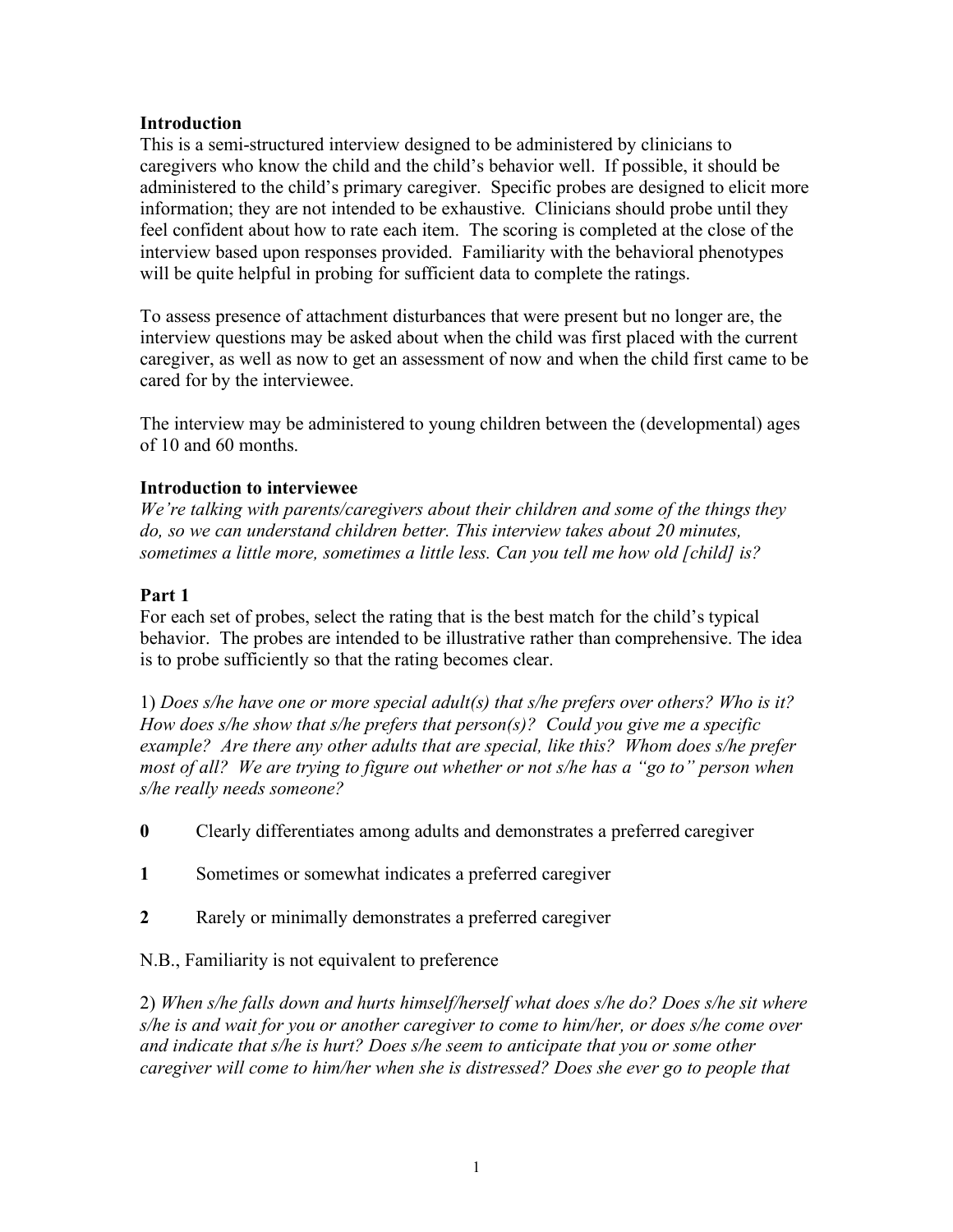*she doesn't know well for comfort? Does she ever go to someone unfamiliar for comfort even when someone familiar is available?* 

- **0** Clearly seeks comfort preferentially from one or more preferred caregivers. Comfort seeking may range from approaching with arms extended, signaling pick-me-up, to appealing to parent for comfort by looking without approaching.
- **1** Sometimes or somewhat seeks comfort preferentially from one or more preferred caregivers but is inconsistent about either seeking comfort or is sometimes seeks comfort from relative strangers.
- **2** Rarely or minimally seeks comfort preferentially from a preferred caregiver; the child may cry or not cry at all when hurt or distressed, but s/he generally does not seek comfort for the distress.

3) *When s/he does come to you (or when you go to him/her) does s/he accept being comforted or does s/he not respond to comforting?*

- **0** Clearly responds to comfort from caregivers when hurt, frightened, or distressed
- **1** Sometimes or somewhat responds to comfort from caregivers when hurt, frightened, or distressed
- **2** Rarely or minimally responds to comfort from caregivers when hurt, frightened, or distressed

4) *Does s/he show a definite interest in interacting with/engaging with other people? Is this true all of the time or just some of the time? Does the child show any withdrawn behavior, or frightened behavior or uninterested behavior that suggests s/he is not interested in engaging with people much of the time?* 

- **0** Clearly is interested in interacting with/engaging with other people.
- **1** Somewhat or sometimes is interested in interacting with/engaging with other people.
- **2** Rarely or never is interested in interacting with/engaging with other people.

5) *Does s/he enjoy engaging in social or verbal back and forth with you, let's say, talking with you, or showing you that s/he's excited about something? Does s/he take turns talking or gesturing with you? Does s/he respond to your attempts to engage her/him? Does s/he initiate socially with you?* 

- **0** Clearly responds reciprocally with familiar caregivers
- **1** Sometimes or somewhat responds reciprocally with familiar caregivers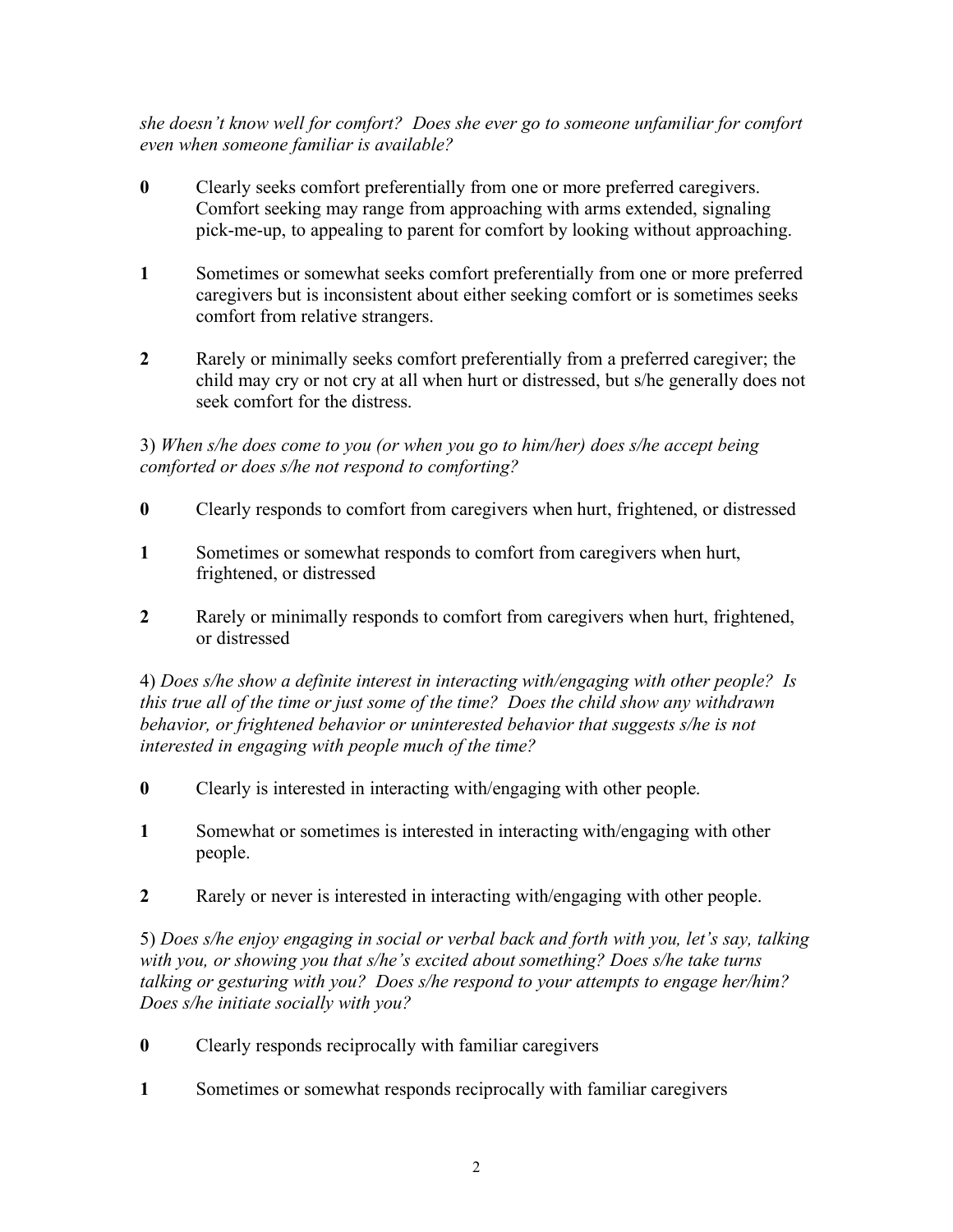**2** Rarely or minimally responds reciprocally with familiar caregivers

6) *How are his/her moods? Is s/he generally happy, or more irritable or sad or serious? Would you say s/he is like that most of the time or some of the time? How often is s/he irritable, sad, or serious? Does s/he snap out of a bad mood relatively easily? How often?*

- **0** Clearly regulates emotions well with ample positive affect and developmentally expectable levels of irritability and/or sadness.
- **1** Sometimes or somewhat has difficulty regulating emotions with less positive affect and more irritability and/or sadness than is expected developmentally.
- **2** Rarely or minimally regulates emotions well; instead, has little positive affect and definitely elevated levels of irritability and/or sadness.

## **7)** *Do any of the behaviors we have previously discussed significantly affect the young child's functioning in one or more of the following ways?*

- a. Cause distress to the infant/young child (please give an example)
- b. Interfere with the child's relationships (please give an example)
- c. Limit the child's participation in developmentally expected activities or routines (please give an example)
- d. Limit the family's participation in everyday activities or routines (please give an example)
- e. Limit the child's ability to learn and develop new skills, or interfere with developmental progress (please give an example).

# **Part 2**

*Now I am going to ask you some more questions about [child]'s typical behavior, this time about how s/he acts around unfamiliar adults.*

8) *When you are in a place that is not familiar for [child], what does s/he do? Does s/he check back with you or does s/he just go off without checking back? Does s/he tend to wander off without any particular purpose? If s/he finds him/herself separated from you does s/he get upset or does it seem to not really bother him/her?* 

- **0** Clearly checks back with caregiver after venturing away, especially in unfamiliar settings.
- **1** Sometimes or somewhat checks back with caregiver after venturing away, especially in unfamiliar settings.
- **2** Rarely or minimally checks back with caregiver after venturing away, especially in unfamiliar settings.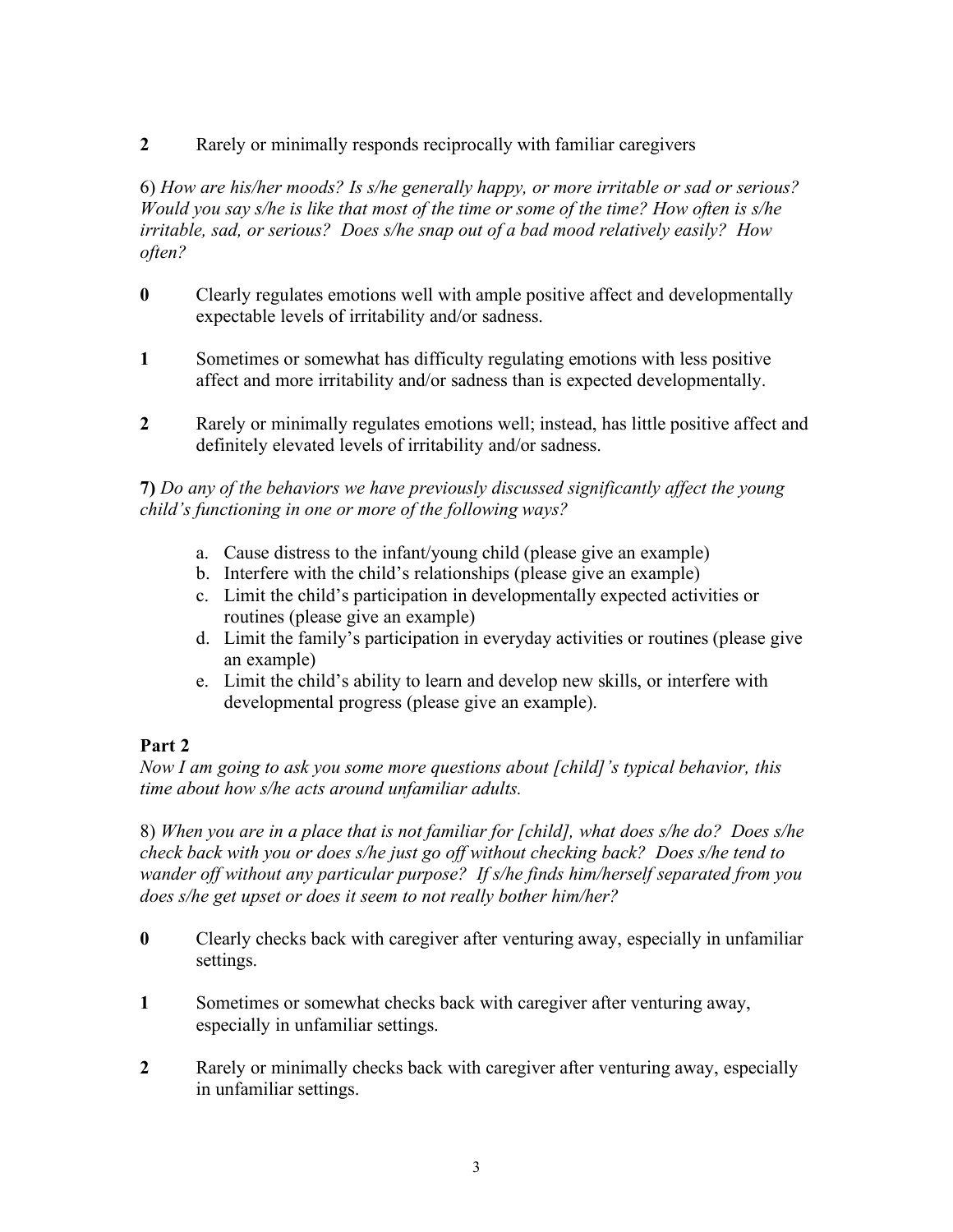9a) *How does s/he behave around adults that s/he doesn't know? Does s/he tend to be friendly or does s/he usually stand back and observe or not approach? Does s/he tend to be sort of shy around strangers or does s/he go right up to people s/he doesn't know? (Why do you think s/he does this?) Does s/he cry or cling to you or does she just seem wary/cautious? Does s/he do this all the time or some of the time? Is his/her reaction sort of mixed so that at some times s/he is friendly but other times she might cry or s/he is friendly with some unfamiliar adults but not with others? Could you give me a specific example of a time when s/he was around an adult that s/he didn't know? If shy, does s/he seem to be shy at first and then tend to warm up or does s/he stay shy? Has she been consistently shy over time or has that been variable?*

- **0** Clearly exhibits reticence with unfamiliar adults.
- **1** Sometimes or somewhat exhibits reticence with unfamiliar adults.
- **2** Rarely or minimally exhibits reticence with unfamiliar adults.

9b) *Does s/he approach unfamiliar adults and get too close physically? Touch others familiarly even though s/he does not know them? Is this a pattern of behavior that occurs consistently?*

- **0** Rarely or minimally exhibits overly close physical approach to unfamiliar adults.
- **1** Sometimes or somewhat exhibits overly close physical approach to unfamiliar adults.
- **2** Clearly exhibits overly close physical approach to unfamiliar adults.

9c) *If the child is verbal, does s/he ask overly familiar or intrusive questions of unfamiliar adults? Does this seem more than is typical of children this age? Is this a pattern of behavior that occurs consistently?*

N.B. If child is not sufficiently verbal, do not rate this response.

- **0** Rarely or minimally directs verbally intrusive questions to unfamiliar adults.
- **1** Sometimes or somewhat directs verbally intrusive questions to unfamiliar adults.
- **2** Clearly directs verbally intrusive questions to unfamiliar adults.

10) *Do you think s/he would be willing to go off with a stranger? Why do you think so? Could you give me a specific example? Do you think s/he would do this some of the time or most of the time? Has this way of interacting with strangers changed? Was s/he more/less willing at an earlier age to go off with someone s/he didn't know?*

**0** Clearly is not willing to go off readily with relative strangers.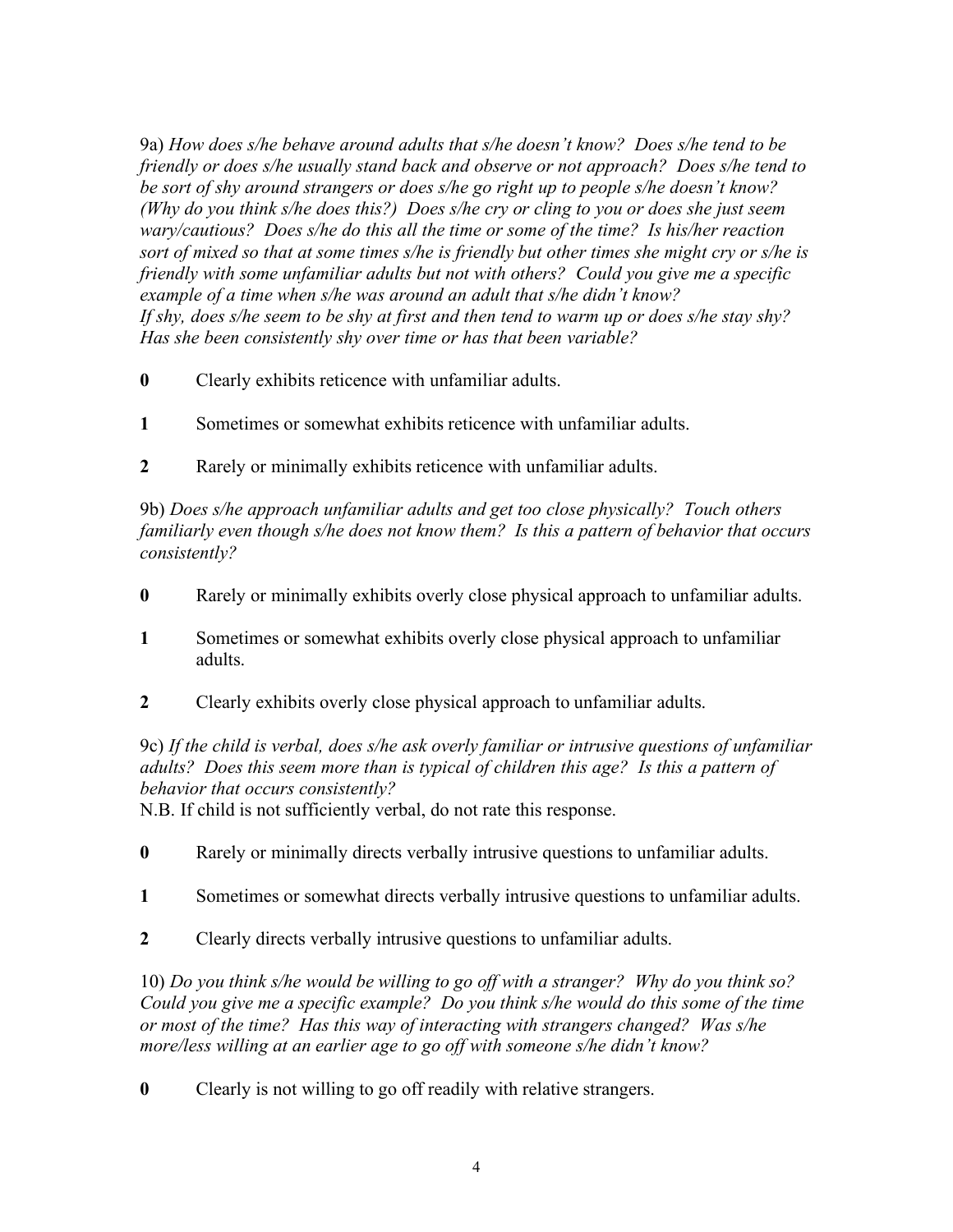- **1** Sometimes or somewhat is willing to go off readily with relative strangers.
- **2** Willing to go off readily with relative strangers.

11) *Do any of the behaviors we have previously discussed about approaching and interacting with strangers or wandering away significantly affect the young child's functioning in one or more of the following ways?* 

- a. Cause distress to the infant/young child (please give an example)
- b. Interfere with the child's relationships (please give an example)
- c. Limit the child's participation in developmentally expected activities or routines (please give an example)
- d. Limit the family's participation in everyday activities or routines (please give an example)
- e. Limit the child's ability to learn and develop new skills, or interfere with developmental progress (please give an example).

## **Part 3**

*Now, I'd like to ask a few more questions about some of [the child's] specific behaviors.*

12) *Is s/he one to get him/herself is risky situations? Could you give me a specific example? Is s/he one to run out into traffic or maybe pull stuff off of the stove? Does s/he seem to try to provoke you with his/her dangerous behavior? Does s/he do this with everyone or does s/he do this mostly around one particular person? Why do you think s/he does it?* 

- **0** Clearly does not engage in a pattern of self-endangering behavior that is more pronounced in the presence of one particular caregiver.
- **1** Sometimes or somewhat engages in a pattern of self-endangering behavior that is more pronounced with one particular caregiver.
- **2** Definitely engages in a pattern of self-endangering behavior that is more pronounced with one particular caregiver.

N.B. This is not intended to capture risk-taking behavior that occurs in multiple settings and relationships but rather risk taking behavior that is provocative, and directed primarily towards one particular caregiver.

13) Does s/he tend to cling to you or stay very close to/right up under you? When does this seem to happen? Does it seem to happen if there is an adult around who she doesn't know? Or does it tend to happen at other times, too? Could you give me a specific example? Is this more than you would expect from a child at this age?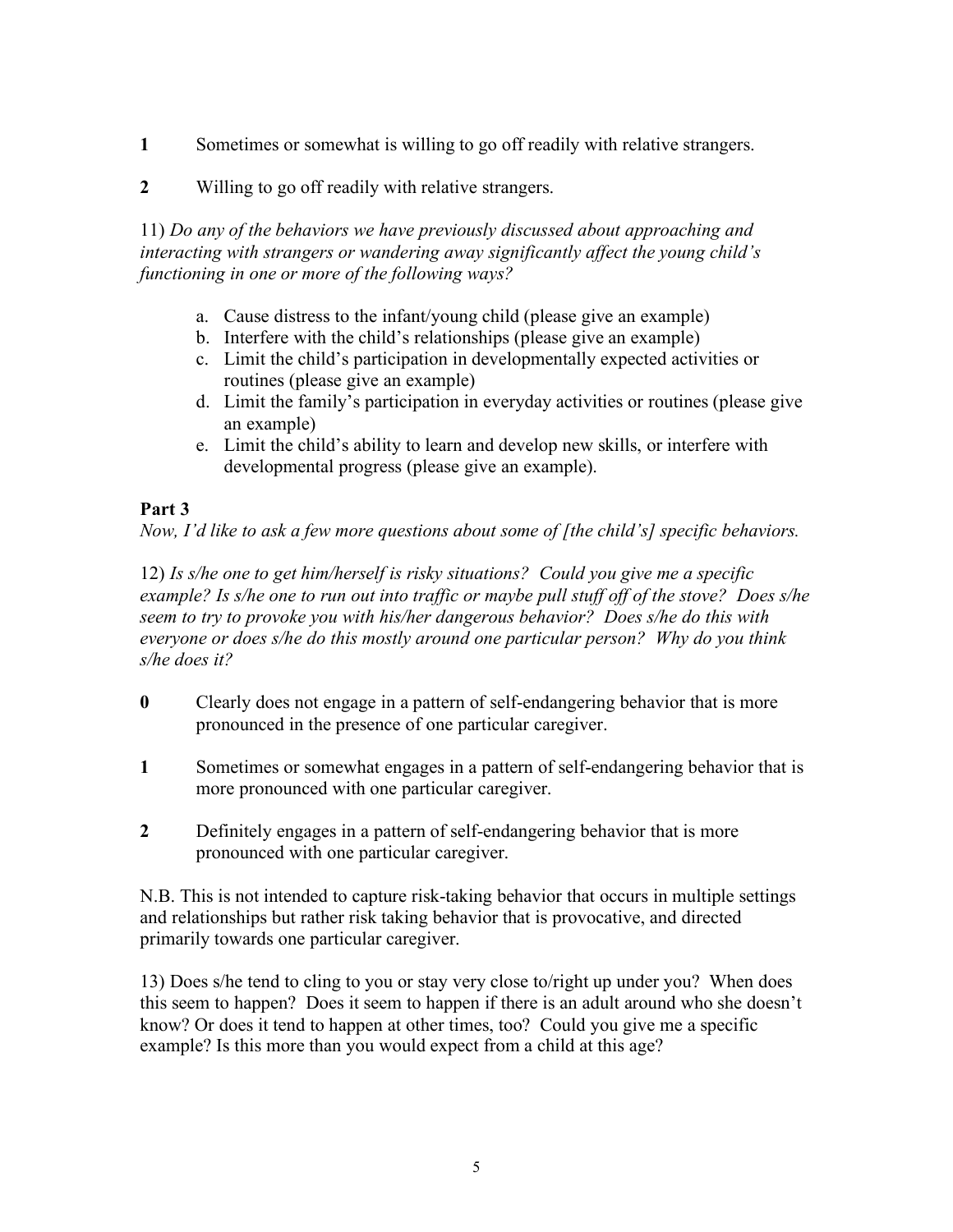- **0** Clearly does not engage in a pattern of excessive clinging to a particular caregiver in unfamiliar settings or with unfamiliar people.
- **1** Sometimes or somewhat engages in a pattern of excessive clinging to a particular caregiver in unfamiliar settings or with unfamiliar people.
- **2** Definitely engages in a pattern of excessive clinging to a particular caregiver in unfamiliar settings or with unfamiliar people.

14) How does s/he respond to you (or other caregiver) when you are angry? Does s/he tend to watch you or other caregivers closely a lot of the time, like watching to see what your or their moods are? Does s/he ever seem to be a bit afraid of you (or other caregivers)? Does s/he ever obey immediately and compliantly, in a sort of automatic or frightened way, when given instructions? Does this seem to be an excessive response by the child? Is it with just one person or with more than one that the child responds this way? Can you give an example?

- **0** Clearly does not engage in a pattern of fearful, inhibited, and hypervigilant behavior in response to any particular caregiver.
- **1** Sometimes or somewhat engages in a pattern of fearful, inhibited, and hypervigilant behavior with any particular caregiver.
- **2** Definitely engages in a pattern of fearful, inhibited, and hypervigilant behavior with any particular caregiver.

15) Some children watch and monitor their parents (caregivers) moods very carefully. Does s/he seem to know when you or other caregivers are sad or mad or upset? What will s/he do? Could you give me a specific example? Does s/he ever seem worried about you (or other caregivers) or worried for you (or other caregivers)? Could you give me an example? Does s/he seem almost preoccupied by how you (or other caregivers) are doing? Why do you think s/he does this? Do you ever think that it may be a bit too much for a child his/her age?

- **0** Clearly does not engage in a pattern of controlling or role inappropriate behavior suggesting excessive preoccupation with caregiver's emotional well-being.
- **1** Sometimes or somewhat engages in a pattern of controlling or role inappropriate behavior suggesting excessive preoccupation with caregiver's emotional wellbeing.
- **2** Definitely engages in a pattern of controlling or role inappropriate behavior suggesting excessive preoccupation with caregiver's emotional well-being.